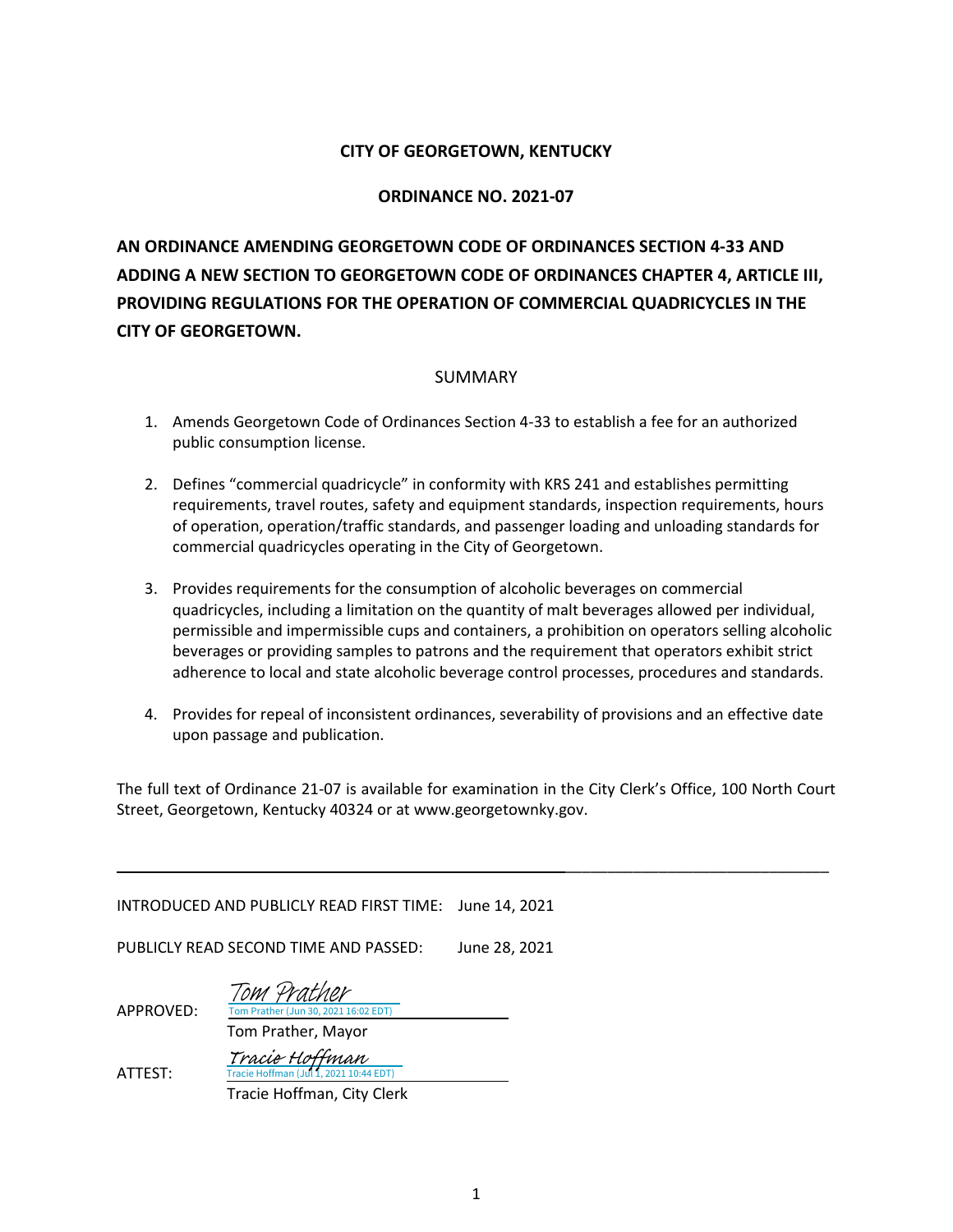I, Devon E. Golden, hereby certify I am an Attorney licensed to practice law in the Commonwealth of Kentucky. My office is located at 100 North Court Street, Georgetown, Kentucky 40324. I further certify the foregoing Summary of Ordinance 21-07 of the City of Georgetown, Kentucky, was prepared in accordance with the requirements of KRS 83A.060(9) and is a true and accurate summary of the contents of said Ordinance.

Demonded

Devon E. Golden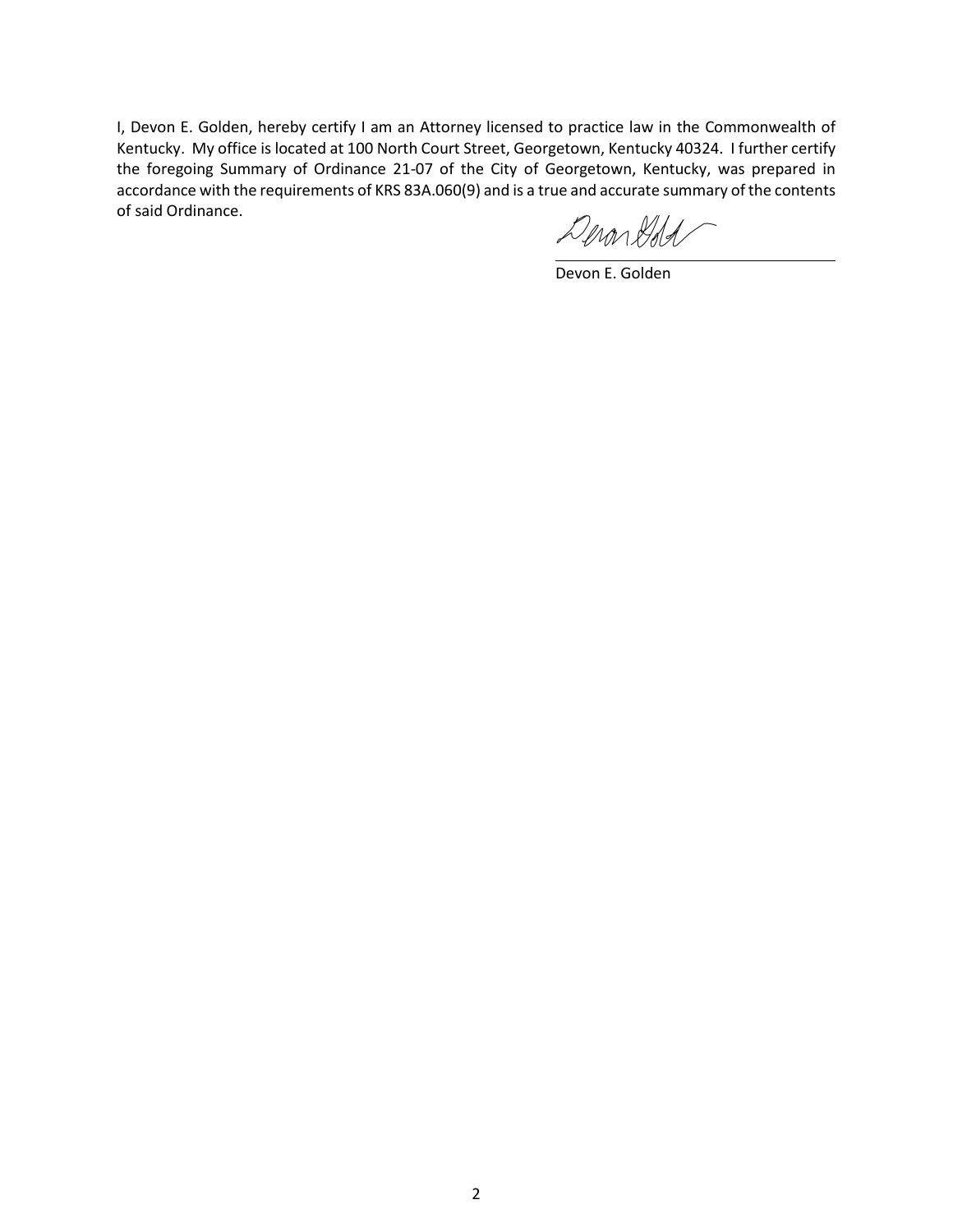#### **ORDINANCE 2021-07**

**AN ORDINANCE AMENDING GEORGETOWN CODE OF ORDINANCES SECTION 4-33 AND ADDING A NEW SECTION TO GEORGETOWN CODE OF ORDINANCES CHAPTER 4, ARTICLE III, PROVIDING REGULATIONS FOR THE OPERATION OF COMMERCIAL QUADRICYCLES IN THE CITY OF GEORGETOWN.**

SPONSORS: Connie Tackett and Todd Stone

WHEREAS, KRS 243.089 provides for the issuance of an "authorized public consumption license" for the operation of a commercial quadricycle business; and,

WHEREAS, the Georgetown City Council acknowledges that, while such businesses are positive for the local tourism and entertainment industries, these businesses present certain public safety concerns; and,

WHEREAS, the Georgetown City Council, in the interest of protecting the health, welfare and safety of its citizens, seeks to establish regulations for the operation of commercial quadricycles in the city's limits;

NOW, THEREFORE, BE IT ORDAINED BY THE CITY OF GEORGETOWN, KENTUCKY:

#### **SECTION ONE**

Georgetown Code of Ordinances Section 4-33 is amended to read as follows:

#### **Sec. 4-33. Established; fees.**

For the privilege of causing, permitting and engaging in the actions, business, and transactions authorized thereby in regard to traffic in alcoholic beverages in the City and pursuant to the authority of KRS 243.070, there is hereby established a corresponding city license for each of the state licenses described in KRS 243.070. The fee for each city license shall be as set out in the following schedule. In the event KRS 243.070 shall hereafter be amended to authorize additional city licenses, the fee for each city license shall be the maximum fee provided in the statute as amended.

1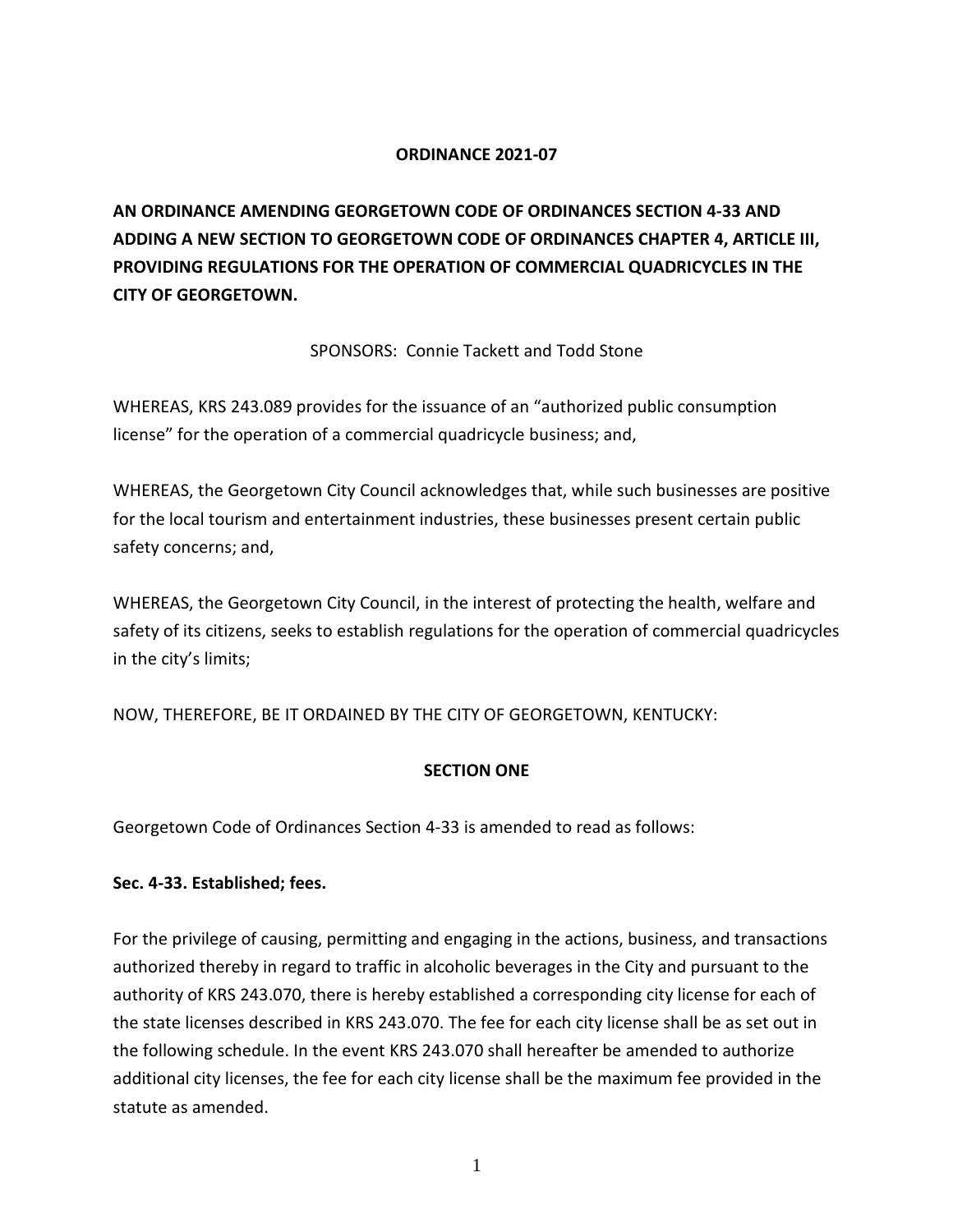(1) *Distilled spirits and wine license fees*. The following distilled spirits and wine licenses may be issued by the City, the fees for which shall be:

| DISTILLED SPIRITS AND WINE LICENSE FEES                                 |          |
|-------------------------------------------------------------------------|----------|
| Distiller's license, per annum                                          | \$500.00 |
| Rectifier's license, Class A, per annum                                 | 3,000.00 |
| Rectifier's license, Class B, per annum                                 | 960.00   |
| Wholesaler's distilled spirits and wine license, per annum              | 3,000.00 |
| Quota retail package license, per annum                                 | 600.00   |
| Quota retail drink license, per annum                                   | 600.00   |
| Special temporary license, per event                                    | 100.00   |
| Nonquota type 1 retail drink license (includes distilled spirits, wine, |          |
| and malt beverages)                                                     | 2,000.00 |
| Nonquota type 2 retail drink license (includes distilled spirits, wine, |          |
| and malt beverages), per annum (restaurant drink license)               | 800.00   |
| Nonquota type 3 retail drink license (includes distilled spirits, wine  |          |
| and malt beverages) (private clubs), per annum                          | 300.00   |
| Distilled spirits and wine temporary auction, per event                 | 200.00   |
| Special Sunday sale retail drink license, per annum                     | 300.00   |
| Special temporary auction license, per event                            | 100.00   |
| Bottling house or bottling house storage license, per annum             | 1,000.00 |
| Authorized public consumption license, per annum                        | 250.00   |
|                                                                         |          |

### (2) *Malt beverage license fees.*

a. The following kinds of malt beverage licenses may be issued by the City, the fees for which shall be:

#### MALT BEVERAGE LICENSE FEES

| Brewer's license, per annum                                   | \$500.00 |
|---------------------------------------------------------------|----------|
| Microbrewery license, per annum                               | 500.00   |
| Malt beverage distributor's license, per annum                | 400.00   |
| Nonquota retailer malt beverage package license, per annum    | 200.00   |
| Nonquota type 4 retail malt beverage drink license, per annum | 200.00   |

b. The fee for each of the first five supplemental bar licenses shall be the same as the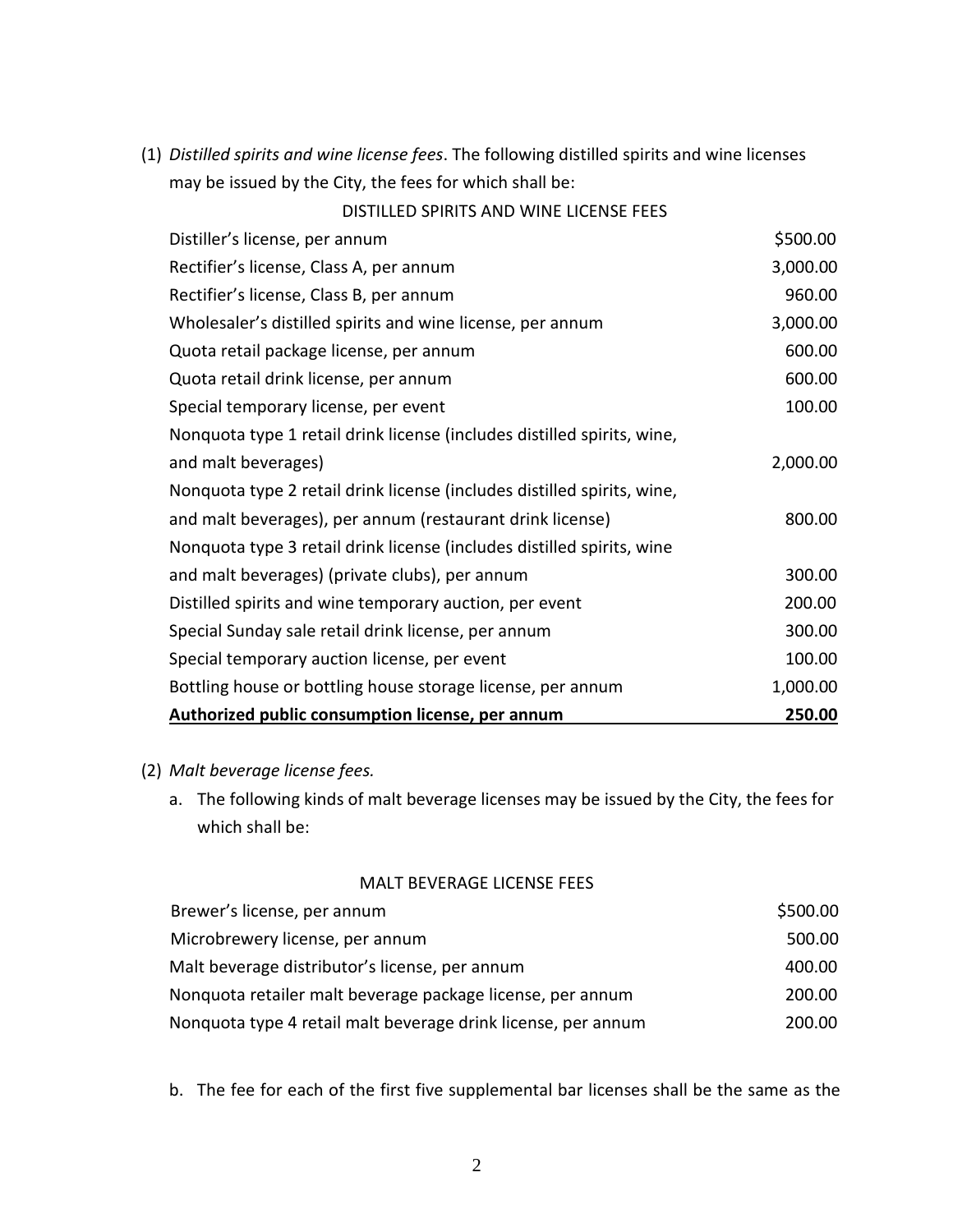fee for the primary drink license. There shall be no charge for each supplemental license issued in excess of five to the same licensee at the same premises.

- c. The holder of a non-quota retail malt beverage package license may obtain a nonquota Type 4 malt beverage drink license for a fee of \$50.00. The holder of a nonquota Type 4 malt beverage drink license may obtain a non-quota retail malt beverage package license for a fee of \$50.00.
- (3) *Restaurant drink license.* The gross receipts of the restaurant or the dining facility from the sale of food for consumption on the premises is reasonably estimated to be not less than 50 percent of the total food and beverage receipts of such restaurant or dining facility for the license period.
- (4) O*ther license fees.* The following kinds of other licenses may be issued by the city, the fees for which shall be:

#### OTHER LICENSE FEES

| Extended hours supplemental license, per annum                       | \$800.00 |
|----------------------------------------------------------------------|----------|
| Caterer's license, per annum                                         | 800.00   |
| Limited restaurant license or limited golf course license, per annum |          |
| (includes distilled spirits, wine, and malt beverages)               | 800.00   |

#### **SECTION TWO**

A new Section of Chapter 4, Article III of the Code of Ordinances is created to read as follows:

#### **Commercial quadricycles.**

- (a) *Commercial quadricycles.* Commercial quadricycles shall have the same meaning as set out in KRS 241.010(16).
- (b) *Permits.*
	- 1. No person shall drive or operate a commercial quadricycle for hire in Georgetown unless the commercial quadricycle owner obtains an operating permit from the Alcoholic Beverage Control ("ABC") Administrator, in compliance with the following requirements: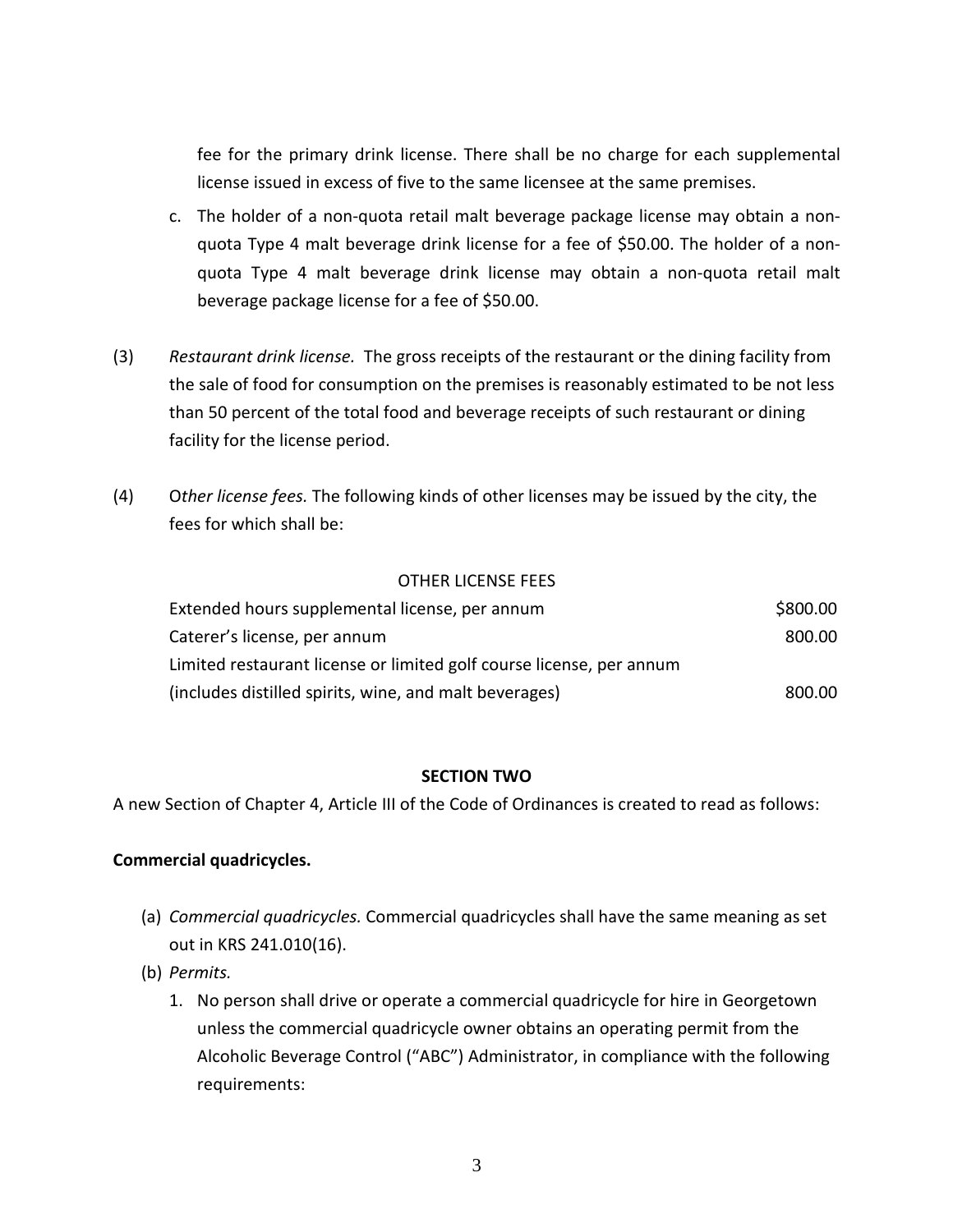- a. Completion of a written application with the office of the ABC Administrator, which must include the commercial quadricycle business' name, registered address and articles of incorporation;
- b. Written documentation that the commercial quadricycle business has general liability insurance of at least two million dollars (\$2,000,000.00) from an insurer authorized to do business in the Commonwealth of Kentucky;
- c. Documentation that every commercial quadricycle operated on public streets and highways has been inspected and is certified as meeting the safety and equipment standards;
- d. A proposed travel route which shall meet the requirements of sub-section (c) of this Section;
- e. Payment of an annual license fee of two hundred fifty dollars (\$250.00) per quadricycle to the ABC Administrator;
- f. Any other documents the ABC Administrator may require.
- 2. Any permit under this section may be denied, suspended or revoked for one (1) or more of the following reasons:
	- a. Failure to comply with one (1) or more of the provisions of this Section;
	- b. Fraud, misrepresentation, or bribery in securing or renewing a permit;
	- c. Fraud, misrepresentation, or false statements made in the application and investigation for, or in the course of the applicant's business;
	- d. Defaced, altered, forged or counterfeited operating permit; or
	- e. Failure to comply with any other local, state or federal law.
- 3. A commercial quadricycle business may appeal any denial, suspension, or revocation within seven (7) days of the date of the decision to the City Council. A denial by the City Council may be appealed, within thirty (30) days of the decision, to the Scott County Circuit Court.
- (c) *Travel routes.*
	- 1. A commercial quadricycle business must submit its proposed travel route to the ABC Administrator for approval. Proposed travel routes shall include:
		- a. Starting and ending points;
		- b. Drop off points;
		- c. Duration of the trips;
		- d. Expected starting times; and
		- e. The days of the week that the quadricycle will be traveling this route.
	- 2. Travel routes will be restricted to the following boundaries: Washington Street from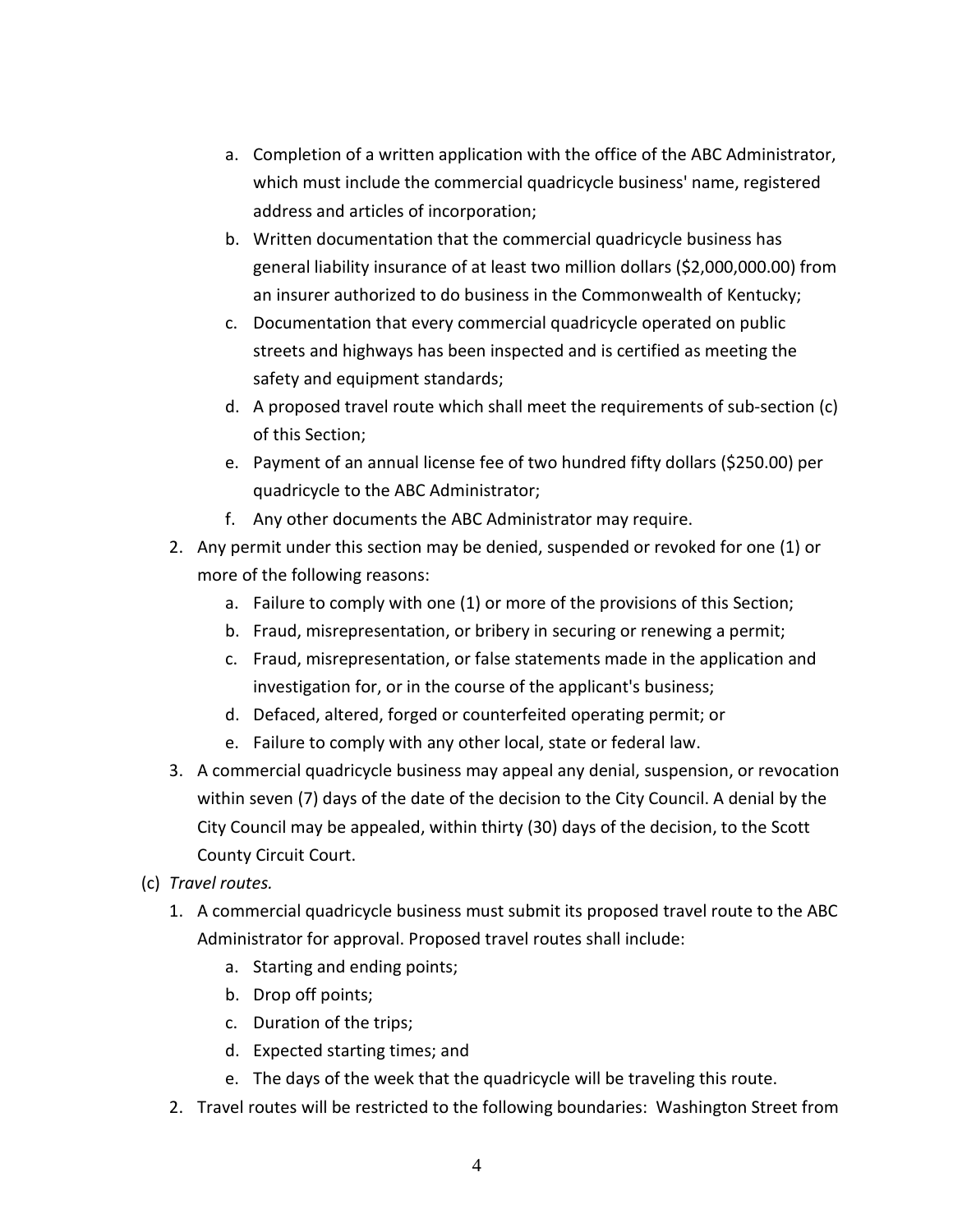Mulberry Street to Water Street; Water Street from Washington Street to College Street; College Street from Water Street to Hamilton Street; Hamilton Street from College Street to Washington Street; Mulberry Street from Main Street to Washington Street; Main Street from Mulberry Street to Water Street. All proposed travel routes will be vetted with the City Engineer, Georgetown Police Department and Georgetown Traffic Committee for any adverse impact on safety and roadways. The applicant must submit its planned route(s) during the application process for review and approval.

- 3. Approval or denial of the proposed travel route(s) for commercial quadricycles will include, but not limited to, the following factors:
	- a. The number of other travel routes;
	- b. The safety concerns raised by operating the quadricycle on public highways and streets;
	- c. The density of vehicular and pedestrian traffic in an area during the proposed operating times; and
	- d. Any other information relevant to the approval process.
- 4. The ABC Administrator may place additional conditions and limitations on any approved travel route, such conditions and limitations may include, but not be limited to, dates and times of operation.
- 5. Appeal of any denied travel route may be made within seven (7) days to the City Council. A denial by the City Council may be appealed, within thirty (30) days of the decision, to the Scott County Circuit Court.
- (d) *Safety and equipment standards.*
	- 1. Every commercial quadricycle in operation shall be annually inspected by the ABC Administrator, or his/her duly authorized designee, and meet the following minimum requirements:
		- a. A slow-moving emblem in accordance with KRS 189.820;
		- b. A back or seatbelt for each passenger seat;
		- c. A minimum of four (4) hydraulically operated brakes;
		- d. A rearview mirror;
		- e. Headlights;
		- f. Tail lights (if planning to operate at night);
		- g. Brake lights;
		- h. Turning signals;
		- i. A trash receptacle for refuse; and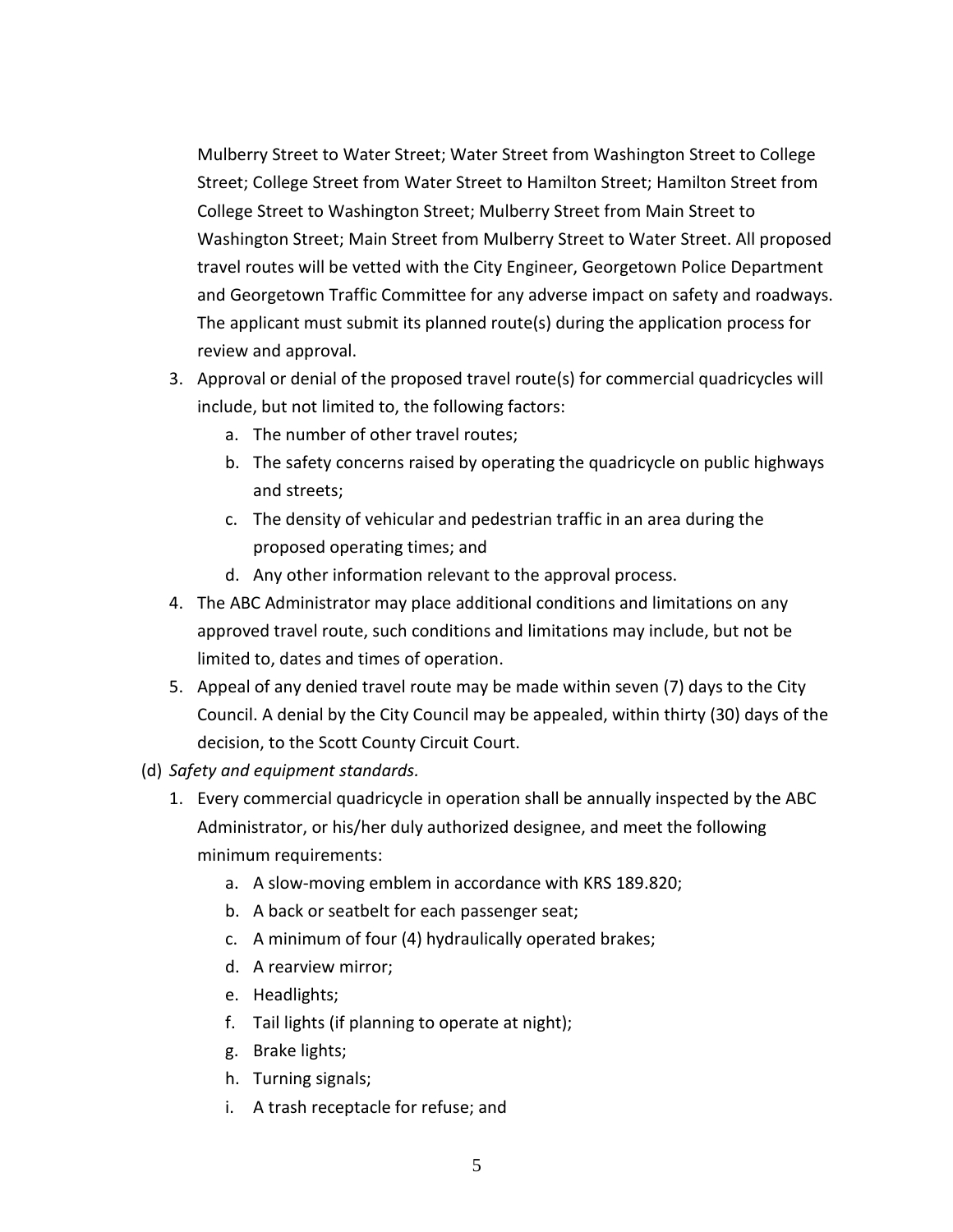- j. Any other equipment required to comply with all applicable federal and state law.
- 2. A commercial quadricycle business shall affix its authorized public consumption license number to each commercial quadricycle in a clear and conspicuous place, if it is allowing for consumption of alcohol.
- (e) *Hours of operation.* 
	- a. *In General.* Commercial quadricycles shall only operate between the local hours of 10:00 a.m. to 11:00 p.m., Monday through Saturday, and 10:00 a.m. to 10:00 p.m. on Sunday.
	- b. *Parades and Event*s. Commercial quadricycles shall not operate on streets that have been closed by vote of the City Council for a parade or event; this shall apply to streets within an approved commercial quadricycle route and shall apply for the hour preceding the parade or event and an hour following the parade or event. Commercial quadricycle operators may request an alternate route, in conformity with the boundaries defined in this Section, in cases where a parade or event disrupts a previously approved route. Said request shall be submitted in writing to the ABC Administrator. Denials may be appealed pursuant to sub-section (c) of this Section.
- (f) *Consumption of alcohol.*
	- 1. Consumption of alcohol shall be allowed if the proper alcoholic consumption license is obtained by the quadricycle business. The following requirements shall apply to all commercial quadricycles allowing for alcohol consumption pursuant to a lawfully issued APC license:
		- a. Passengers may bring a maximum of forty-eight (48) total ounces of malt beverages for consumption during travel;
		- b. Alcohol shall be consumed using nondescript cups;
		- c. Glass containers are strictly prohibited; and
		- d. Operators shall not sell alcoholic beverages or provide samples.
	- 2. An individual applying for an alcoholic public consumption license shall file an application using the current alcoholic beverage control process and standards, locally and with state alcoholic beverage control. Along with the application, an affidavit of publication and newspaper clipping, background check, articles of incorporation, deed/lease/permit, fee payment form, final inspection form, quadricycle photograph and photocopy of driver's license/photo identification are required to be submitted.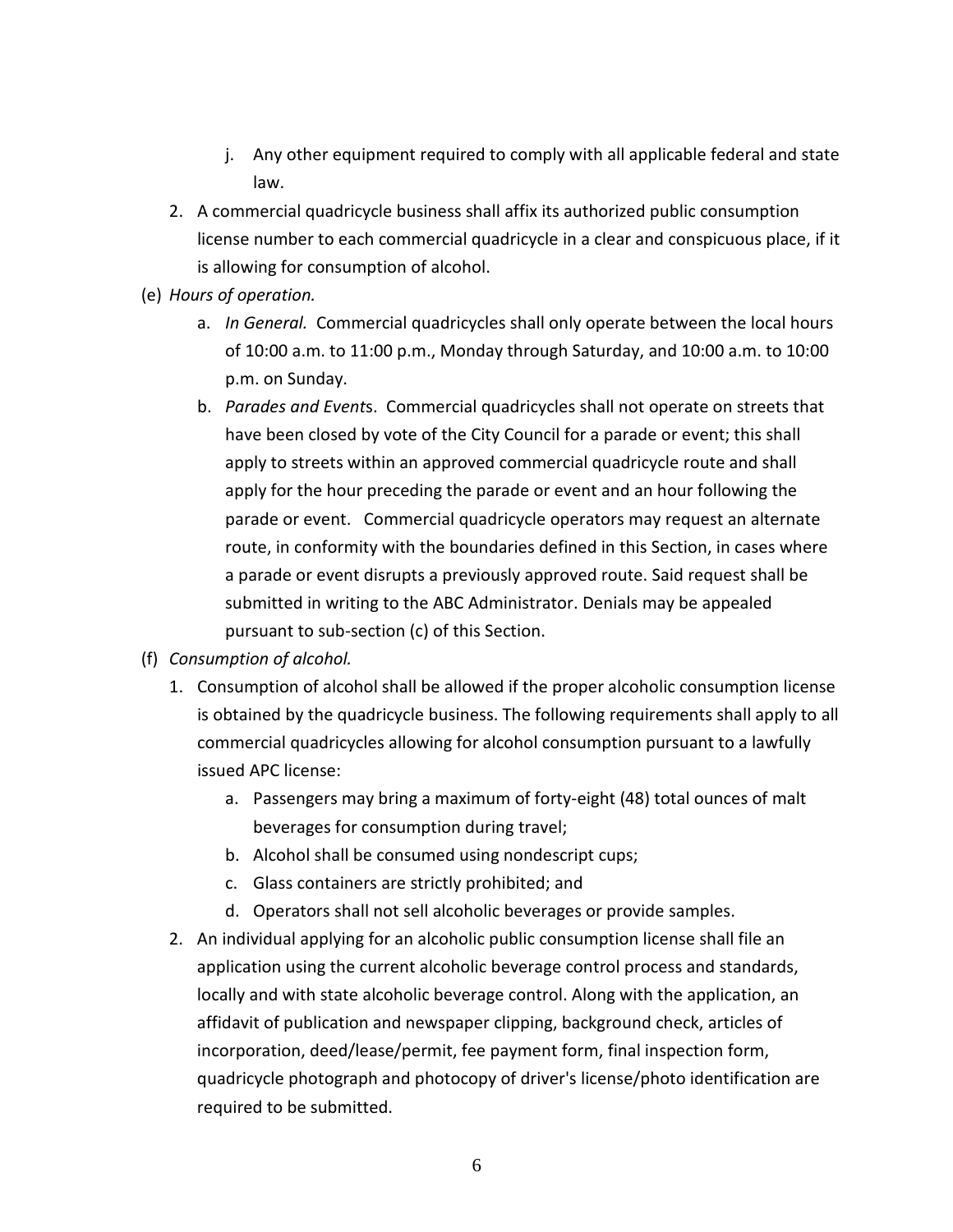- (g) *Standards for commercial quadricycle operation.* 
	- 1. Every quadricycle shall operate in conformity and with respect to all traffic laws, rules and regulations of the City of Georgetown and the Commonwealth of Kentucky.
	- 2. Commercial quadricycle operators shall be at least twenty-one (21) years of age.
	- 3. Commercial quadricycle operators shall hold a valid driver's license, complete a certified alcoholic beverage control server training program as approved by local or state alcoholic beverage control.
	- 4. No person shall operate a commercial quadricycle unless all passengers are seated in a seat designated for that purpose and remain seated the entire time the quadricycle is in motion.
	- 5. No person shall operate a commercial quadricycle when the number of passengers exceeds the number of available inspected seats.
	- 6. No commercial quadricycle shall be stored on public property overnight, including, but not limited to, streets, highways or thoroughfares.
	- 7. Every commercial quadricycle shall operate as close as possible to the shoulder of the road, except when necessary to overtake another vehicle or to avoid a stationary object.
	- 8. The driver and other employees shall not consume, or be under the influence of, alcoholic beverages or illegal substances.
- (h) *Standards for loading and unloading passengers.* Loading and unloading passengers shall be done off roadway in a parking lot, if possible, for traffic and passenger safety.

#### **SECTION THREE**

If any section, subsection, paragraph, sentence, clause, phrase, or a portion of this ordinance is declared illegal or unconstitutional or otherwise invalid, such declaration shall not affect the remaining portions hereof.

#### **SECTION FOUR**

All ordinances or parts of ordinances in conflict with this Ordinance are hereby repealed.

#### **SECTION FIVE**

This Ordinance shall be in full force and effect upon passage and publication.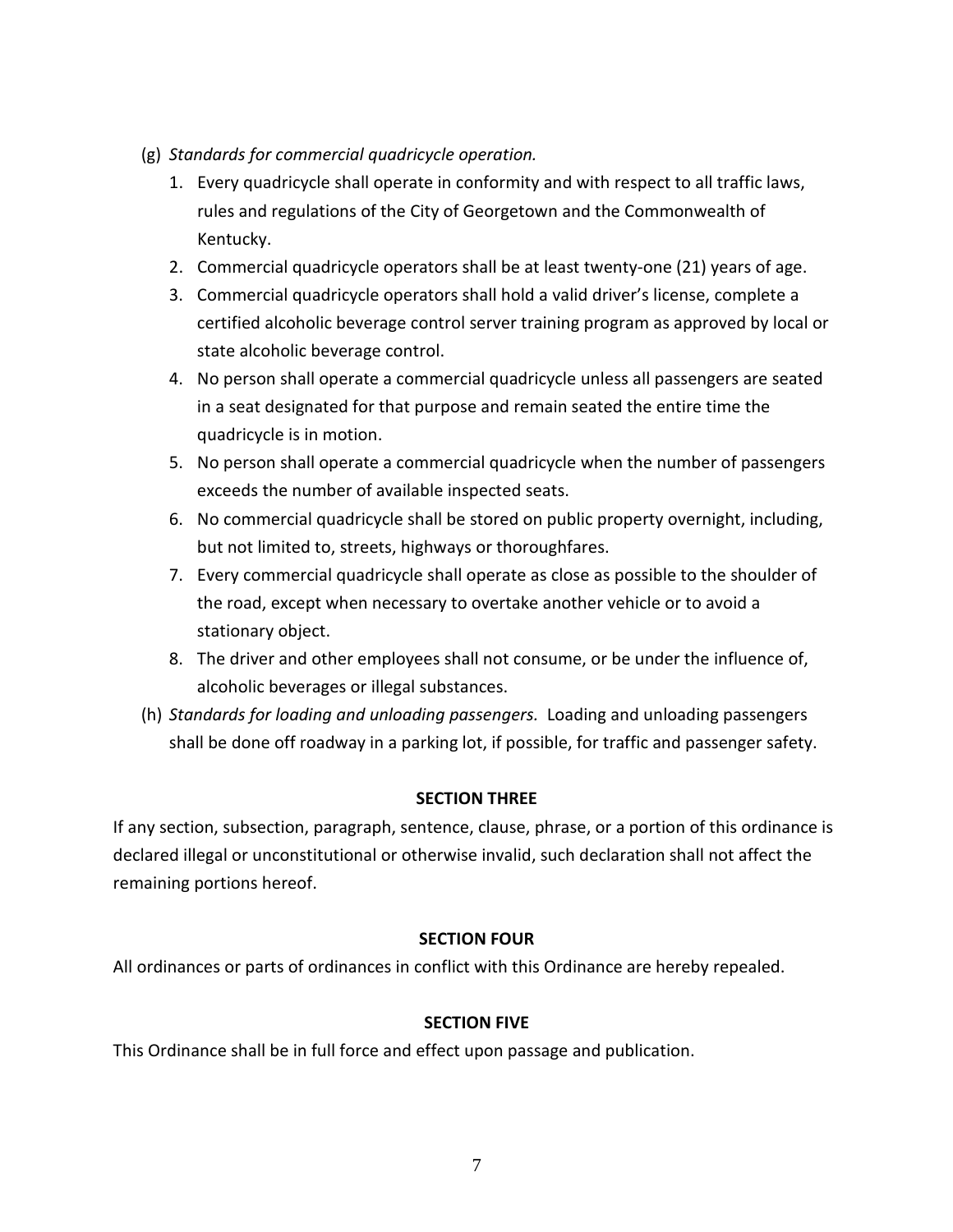#### PUBLICLY INTRODUCED AND READ FIRST TIME: June 14, 2021

PUBLICLY READ SECOND TIME AND PASSED: June 28, 2021

APPROVED: Tom Prather (Jun 30, 2021 16:02 EDT) Tom Prather

Tom Prather, Mayor

 $\frac{Trace\; Hoffman}{Trace\;Hoffman\;(Jul\;1, 2021\;10:44\;EDT)}$ 

Tracie Hoffman, City Clerk